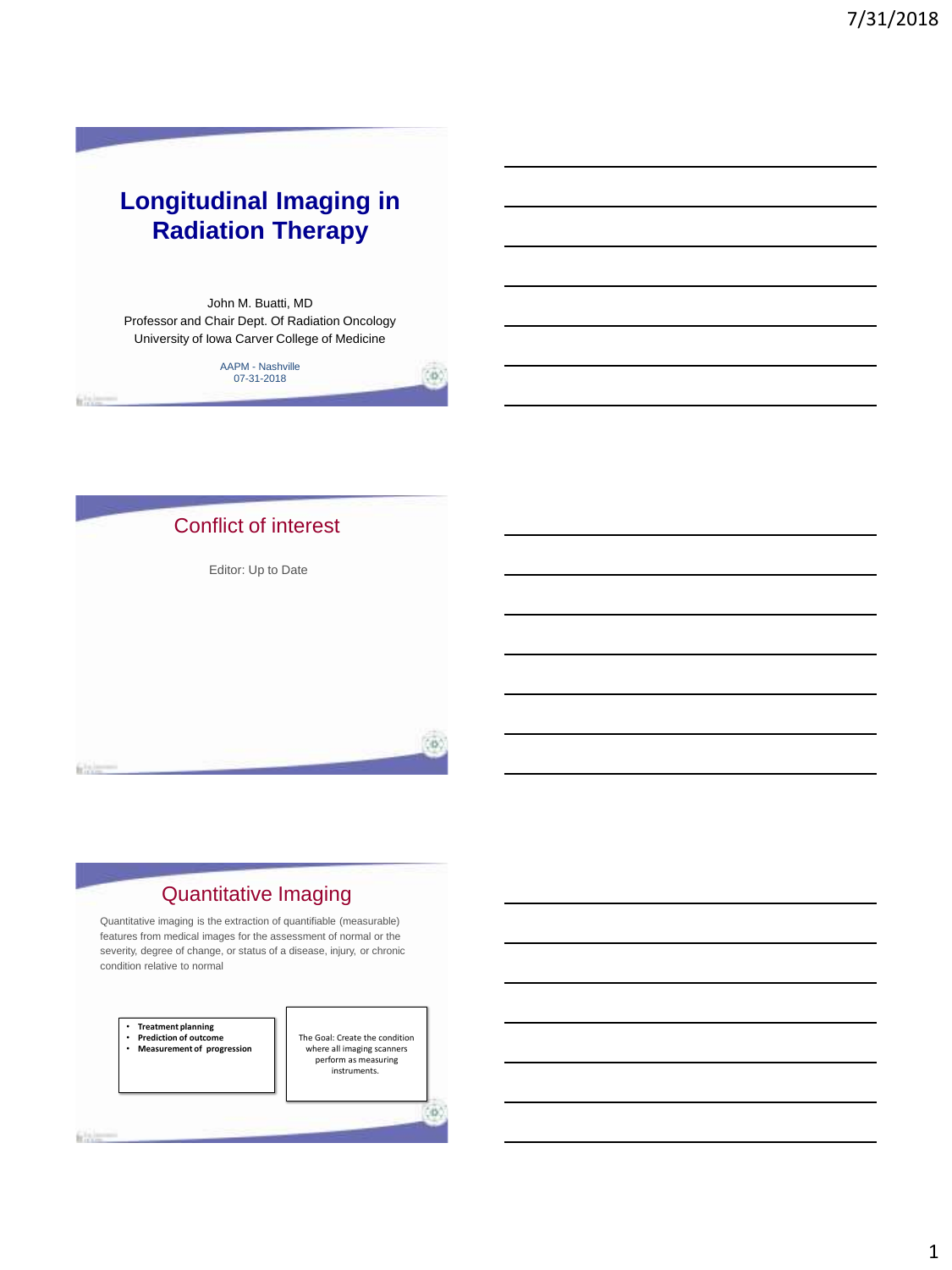# **QIN Mission Statement**

*The mission of the Quantitative Imaging Network (QIN) is to " improve the role of quantitative imaging for clinical decision making in oncology by the development and validation of data acquisition and analysis methods as applied to prediction and response to drug or radiation therapy. "*







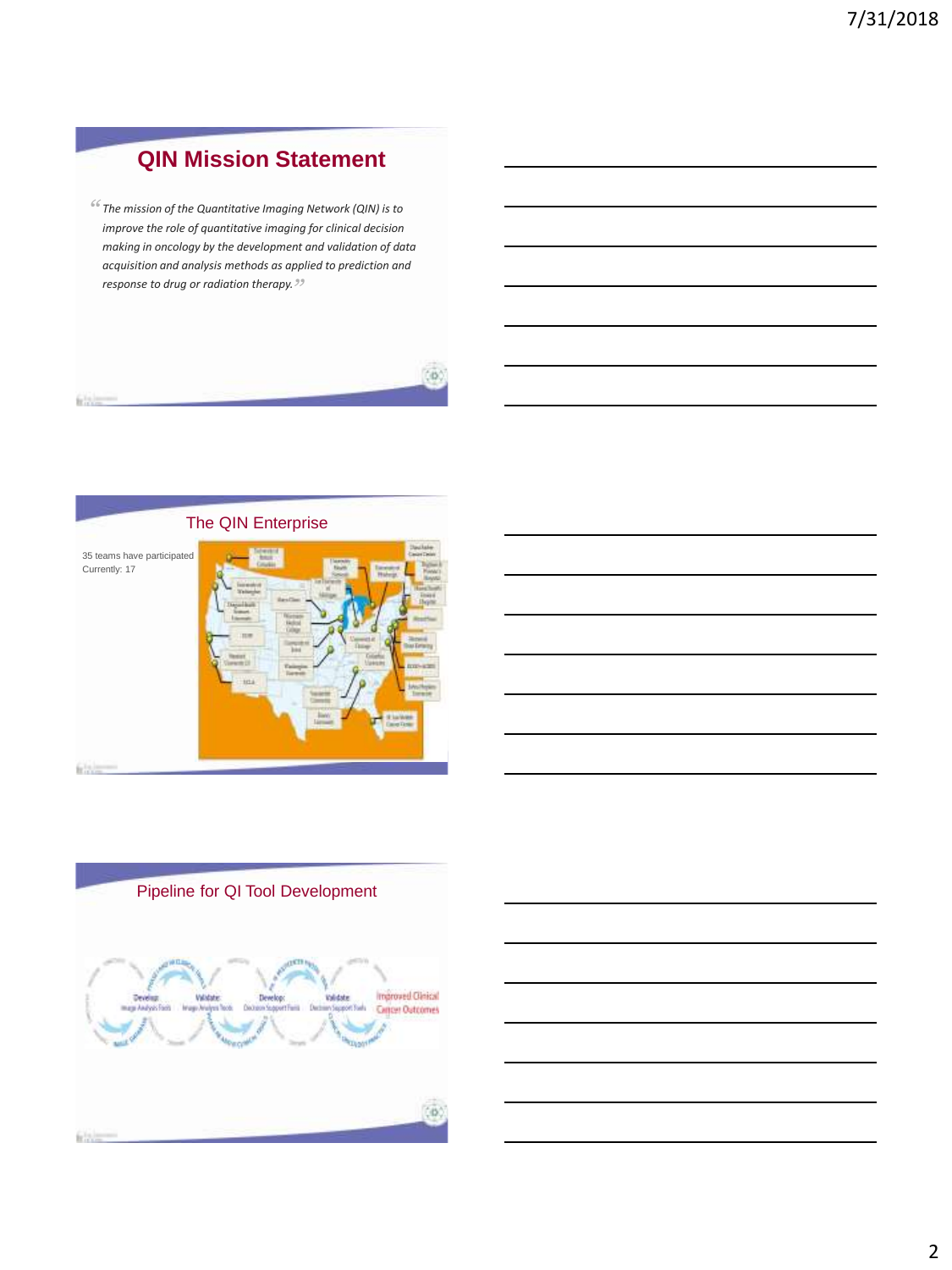

- Primary cancer
- Lymph nodes

**Children** 

- 2. Quantitative indices derived from segmented VOIs:
	- SUVmax, SUVpeak, SUVaverage, Volume, Metabolic Tumor Volume (MTV), …
	- Indices may also be based on CT data

*<sup>+</sup> R.Wahl et al. From RECIST to PERCIST: Evolving Considerations for PET response criteria in solid tumors. J Nucl Med. 2009.*





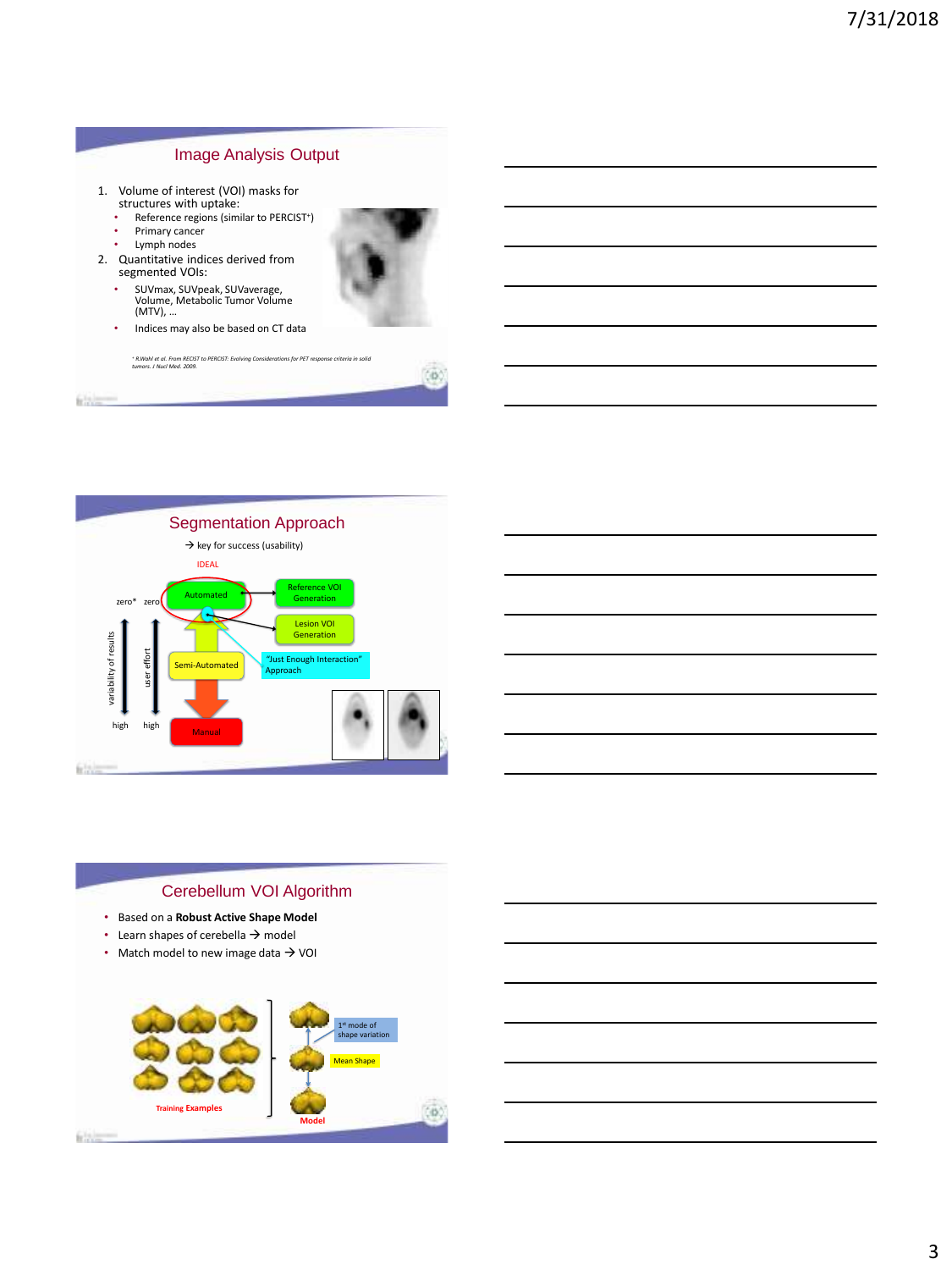

#### Validation – Image Data

- 134 PET/CT scans from 49 subjects with H&N cancer
- F-18 FDG (370 MBq+/-10%)
- Uptake time 90 min +/- 10%
- Subjects fasted >4h
- Blood glucose <200 mg/dl
- Arms down

 $65 -$ 

• 128x128 pixel matrix (3.5 x 3.5 x 3.4 mm) or 168 × 168 pixel matrix (3.4mm × 3.4mm × 2.0mm)

### Validation - Uptake in Cerebellum

- Independent reference standard:
	- Experts manually traced the cerebellum in 4 crosssections (1 axial, 1 coronal, 2 sagittal [left & right hemisphere])

**FB** 

- 2 experts: 134, 1 expert: 44, and 1 expert: 20
- Average SUV from all 4 cross-sections
- Consensus-true SUV model based on expert results + statistical analysis approach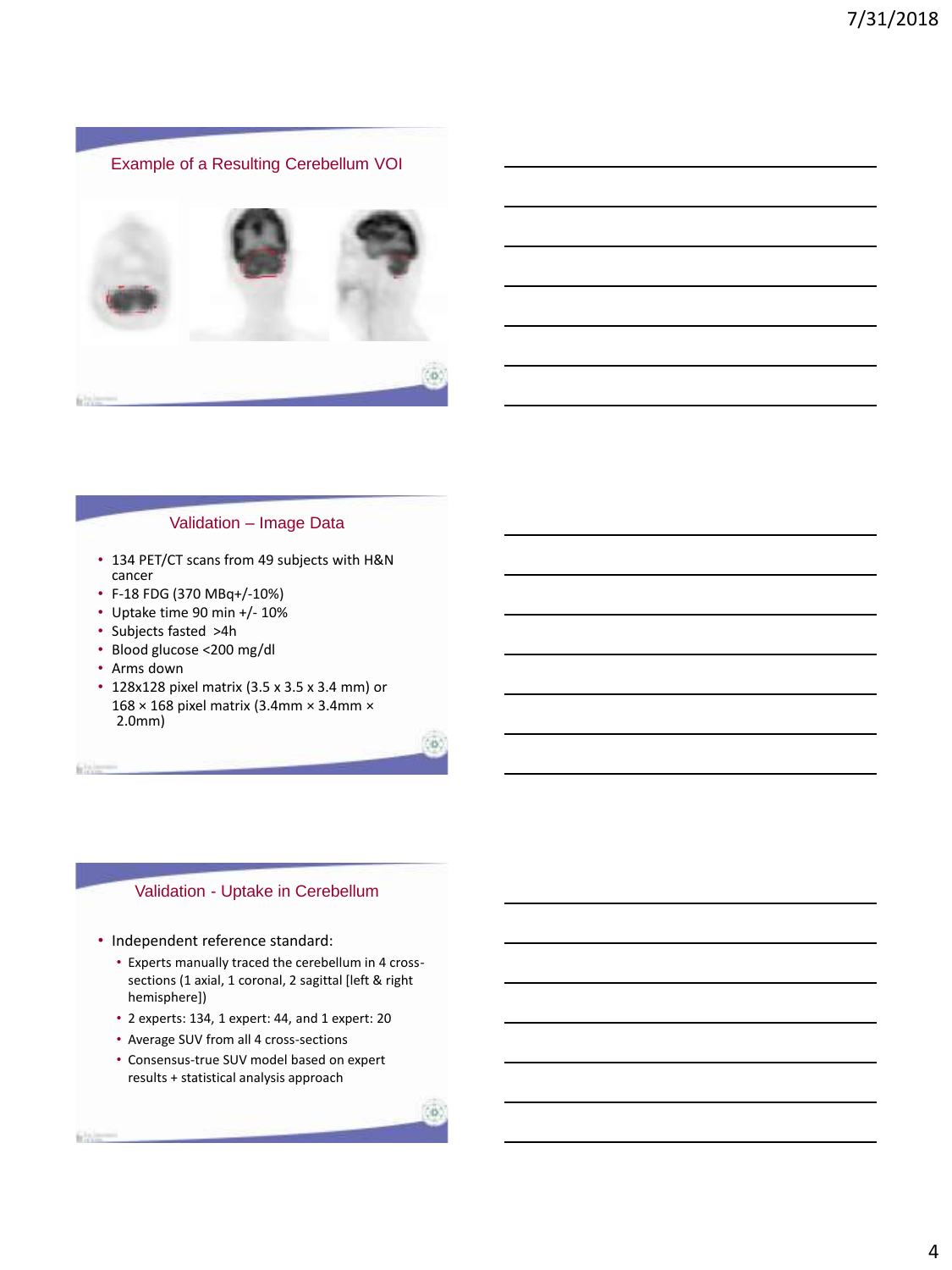



### Comparison Automated vs. Manual

Decrease in total variability if the automated method was used instead of the manual method:

| Cerebellum                   | 4-Slice | 99.2% * |  |  |
|------------------------------|---------|---------|--|--|
|                              | Volume  | 89.8% * |  |  |
| Aortic arch                  | Volume  | 76.7% * |  |  |
| .iver                        | Volume  | 54.7%   |  |  |
| *  statistically significant |         |         |  |  |

#### $65 -$

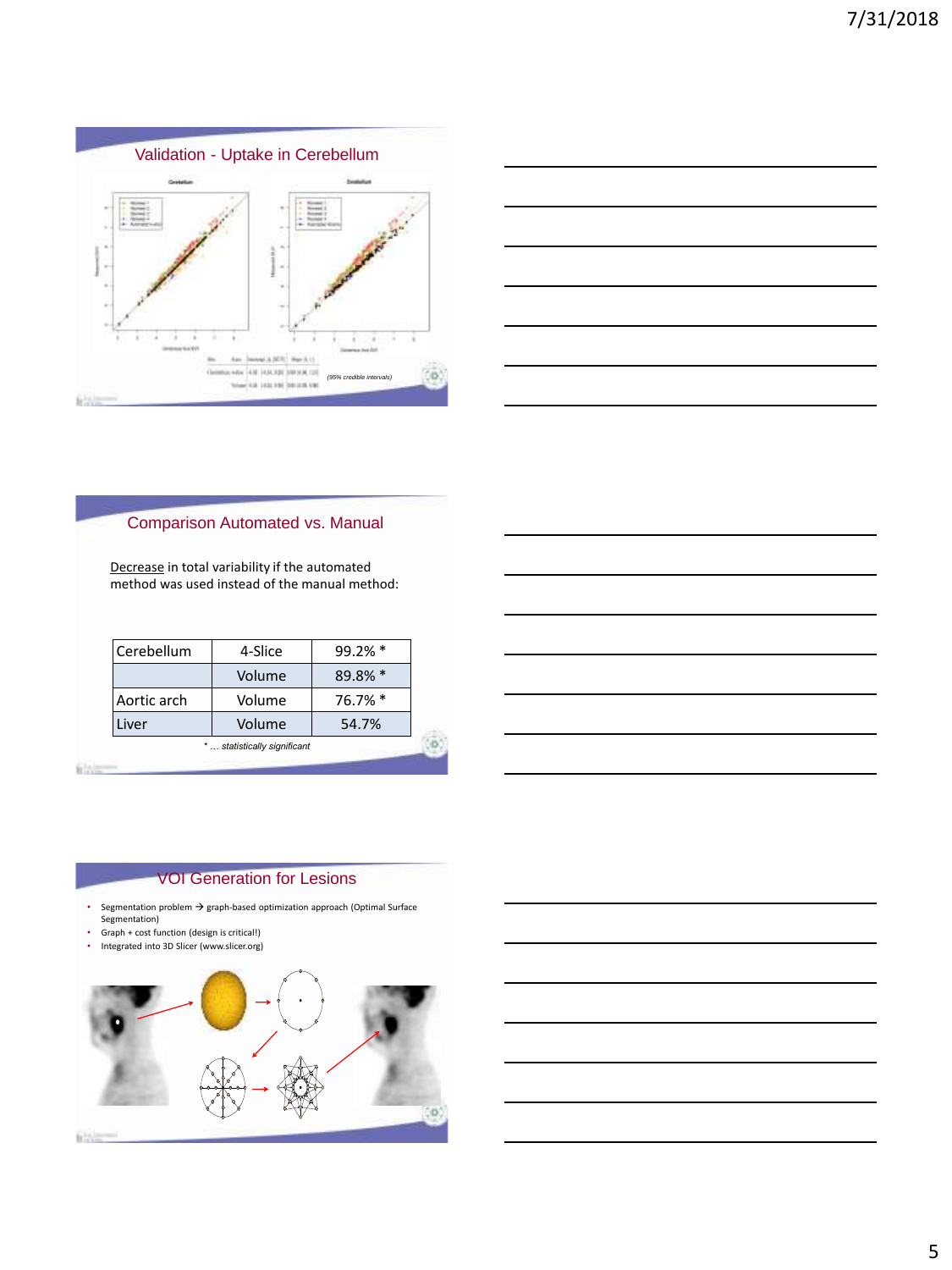





### Generating Data

- 
- 
- SUV Max, Mean<br>• Metabolic Tumor • Metabolic Tumor Volume
- Range Pixel Values
- Volume over/x SUV • Normalization against
- Liver/Blood Flow

CO.

- Lowest Quartile
- Highest Quartile
- Etc………….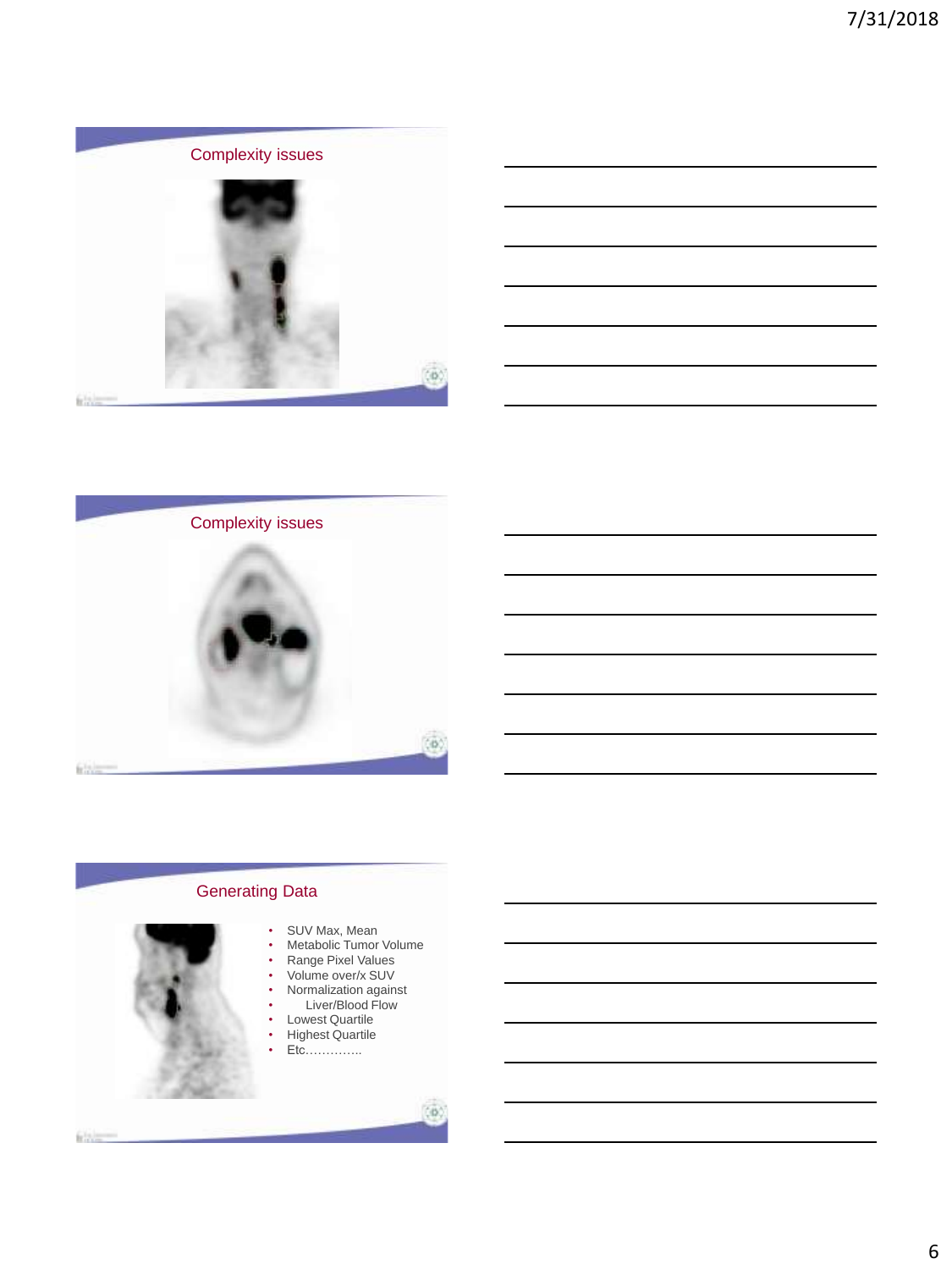







- Using a set of 60 cases with 230 lesions
	- 3 investigators randomly contoured each case using manual (twice) or PET module tool (twice)
	- 2760 contoured lesions
	- Compared for internal consistency and against best estimate of ground truth

filler-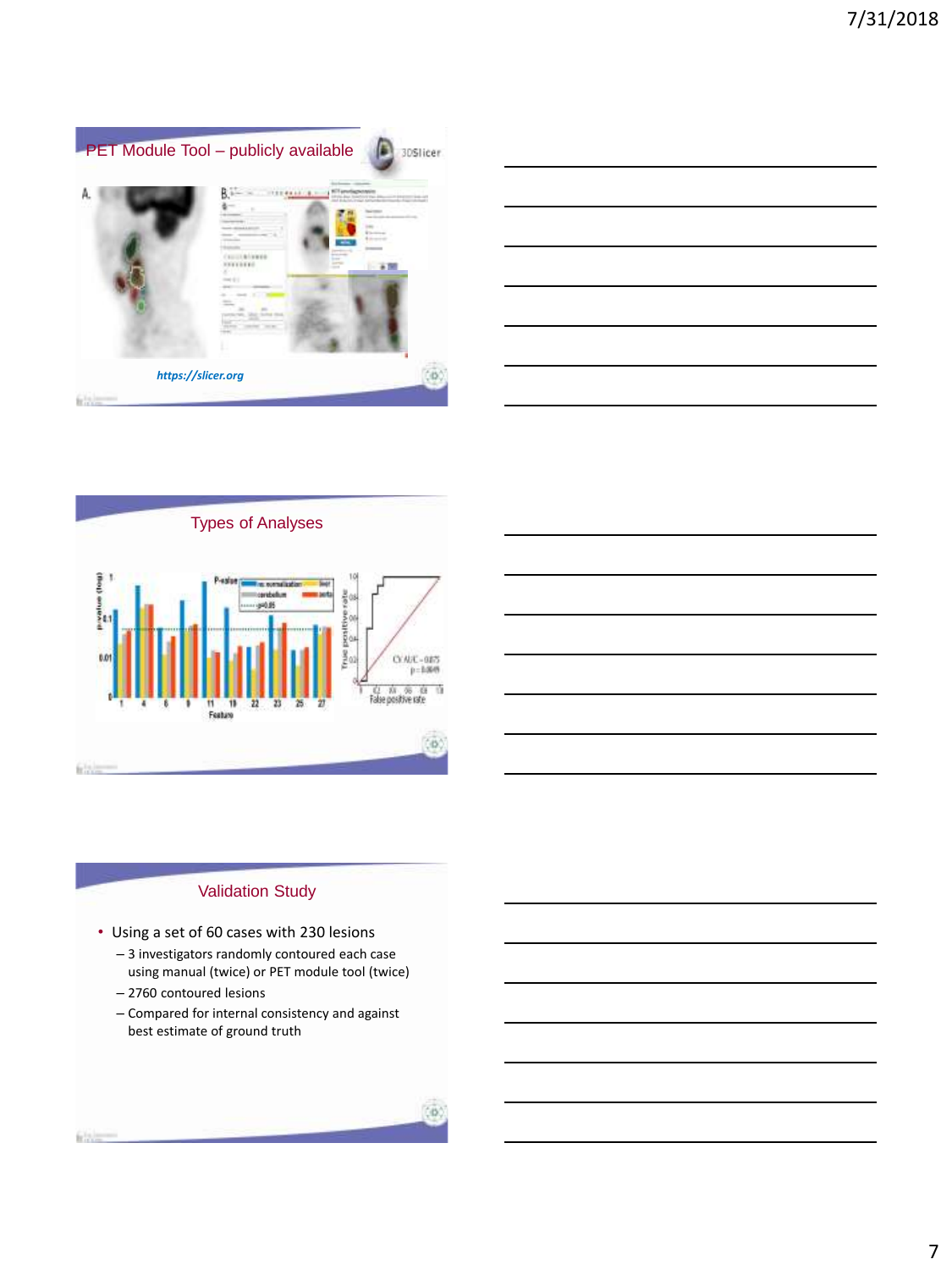| Table 1 |                                                                                                             |  | Manual         |                | Sorni automate |                  |
|---------|-------------------------------------------------------------------------------------------------------------|--|----------------|----------------|----------------|------------------|
|         |                                                                                                             |  |                | 15% 03         |                | 95% CI           |
|         | Within Operator 800 173                                                                                     |  |                | $114.2 - 24.4$ | $-426$         | <b>BG 2-B4</b>   |
|         | Between Operator 000                                                                                        |  | TS E-          | (TE4-412)      | 141            | (92.7-35.6)      |
| Table 2 | Table 1. Estimated mean dice coefficients for intra and inter-operator<br>segmentation agreement.<br>Method |  | Time (minutes) |                |                | 95% CI (minutes) |
|         |                                                                                                             |  | 8.88 ± 7 1     |                |                |                  |
|         | <b><i><u>Marqual</u></i></b>                                                                                |  |                |                |                | 647.1128         |

*Table 2. Estimated mean times with standard deviation and 95% confidence intervals (CI) for manual and semi-automated segmentations.*

 $(0)$ 

 $(0)$ 



### The Value Proposition for Quantitative Imaging in Oncology Trials - Specific use cases

PET

friting

- SUV for lymphoma (CALGB 50303)
- PERCIST as a response criteria (EA developing concept:EA1172)

MRI

- Breast cancer volume (ISPY-1/ACRIN 6657 / CALGB 150007), ADC (I-SPY2/ACRIN 6694)
- ADC (Apparent Diffusion Coefficient) for head and neck cancers (UO1 CA211205-01)

CT

- Volumetric CT measures in NSCLC 80802 trial
- Development of radiomics as a parallel to genomics in clinical trials

**Riverson**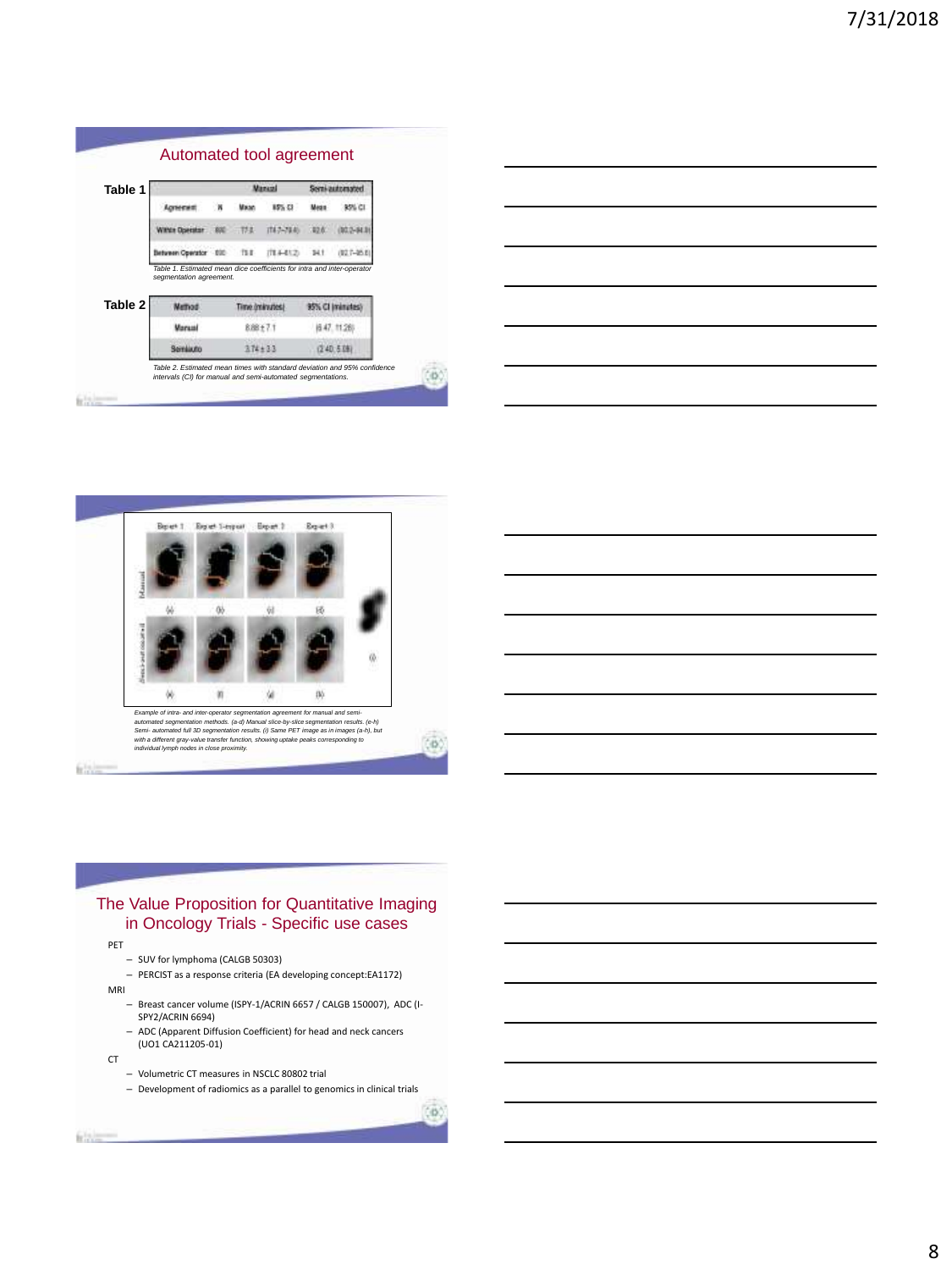### Representative tools developed by QIN teams

| <b>Tool</b>        | <b>Modality</b> | <b>Purpose</b>                         |  |  |
|--------------------|-----------------|----------------------------------------|--|--|
| Lymph node         | <b>MRI</b>      | Lymph node segmentation                |  |  |
| segmentation       |                 |                                        |  |  |
| Xcal               | PFT             | Multicenter PFT SUV cross-calibration  |  |  |
| <b>AutoPFRCIST</b> | <b>PFT</b>      | PERCIST response analysis for FDG-PET  |  |  |
| Lung Segmentation  | CT.             | Volumetric lung nodule segmentation    |  |  |
| Radiomics analysis | <b>CT</b>       | Lung, head and neck radiomics analysis |  |  |
| Mass estimation    | CT.             | Muscle mass of cancer patients         |  |  |
| ePAD               | Image           | Image annotation and quantitative      |  |  |
|                    | analysis        | analysis                               |  |  |
| Slicer             | Image           | Image analysis and surgical planning   |  |  |
|                    | analysis        |                                        |  |  |

| <u> 1989 - Johann Stoff, deutscher Stoffen und der Stoffen und der Stoffen und der Stoffen und der Stoffen und de</u> |  |  |  |
|-----------------------------------------------------------------------------------------------------------------------|--|--|--|
| <u> 1989 - Andrea Stadt Britain, amerikansk politiker (d. 1989)</u>                                                   |  |  |  |
| <u> 1989 - Johann Stoff, deutscher Stoff, der Stoff, der Stoff, der Stoff, der Stoff, der Stoff, der Stoff, der S</u> |  |  |  |
| <u> 1980 - Johann Barbara, martxa alemaniar argametar a martxa a shekara a shekara a shekara a shekara a shekara</u>  |  |  |  |
| <u> 1989 - Johann Barn, mars ann an t-Amhainn an t-Amhainn an t-Amhainn an t-Amhainn an t-Amhainn an t-Amhainn an</u> |  |  |  |
|                                                                                                                       |  |  |  |

### **Tumor Control Probability**



*(Top) A virtual dose map was generated from each manual contour (Manual-C) or semiautomated segmentation (SAS). (Bottom) Its dose gradient was -2.7 % per mm, adapted from a clinical headand-neck intensity-modulated radiation therapy (IMRT) plan.*

## **PET-CT Co-Segmentation**

- Tumor contours on PET and on CT are different – PET and CT may not well aligned
	- Use different imaging mechanisms

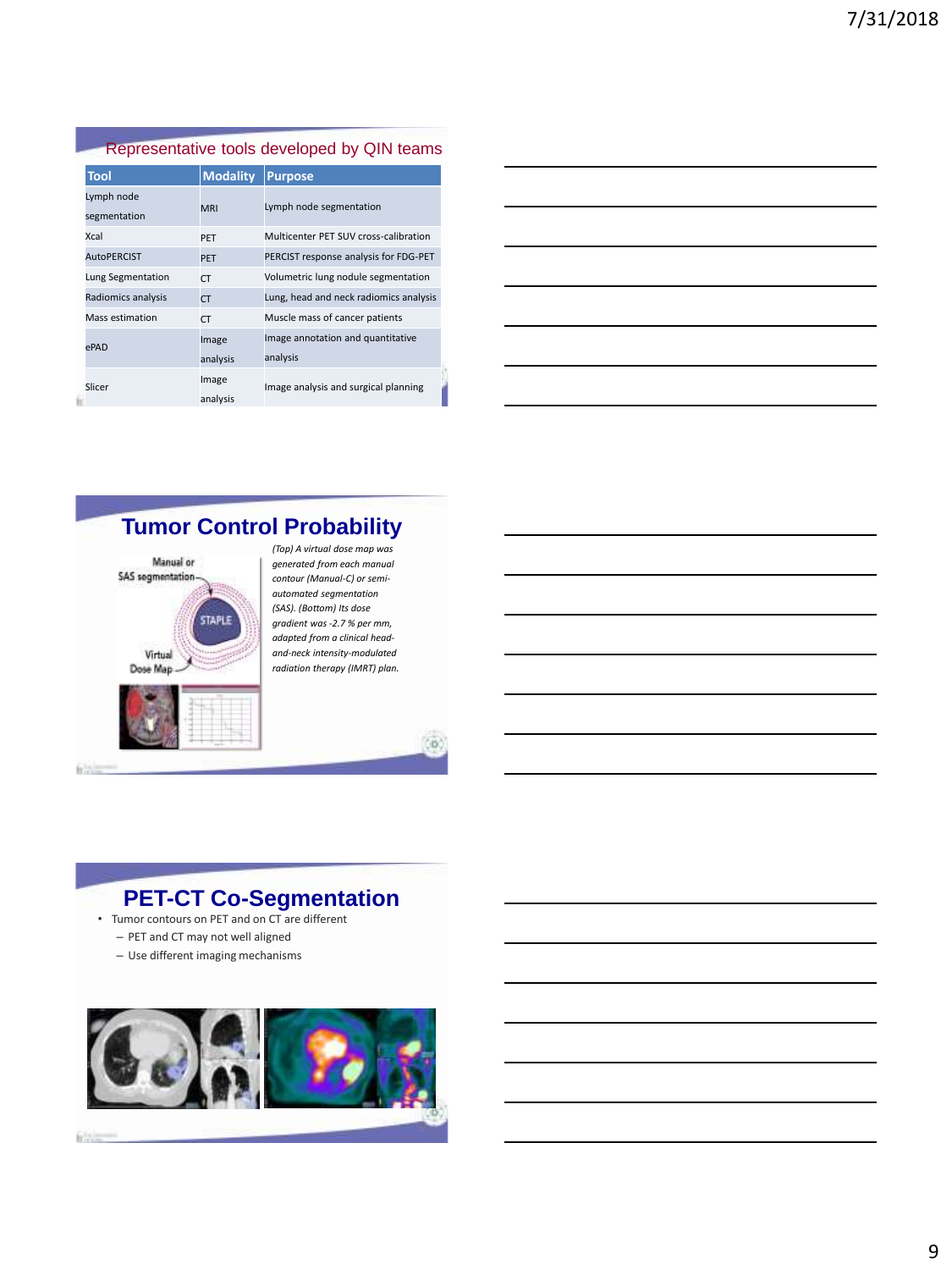### **PET-CT Co-Segmentation Software**

- Simultaneously segmenting both tumor contours on PET and CT
- Mutually use the information from the other modality
- Admit the difference between the contours.
- **Implemented as a 3D-Slicer** extension module with GUI



**filth** 



## **Conclusions**

- Quantitative imaging represents an opportunity to improve both our ability to consistently improve response assessment and prognostication of cancer (and targeting).
- Algorithmic tools are critical components to leverage the big data source and will be combined (multiparametric) with both other imaging and radiogenomics.ΞÜ.